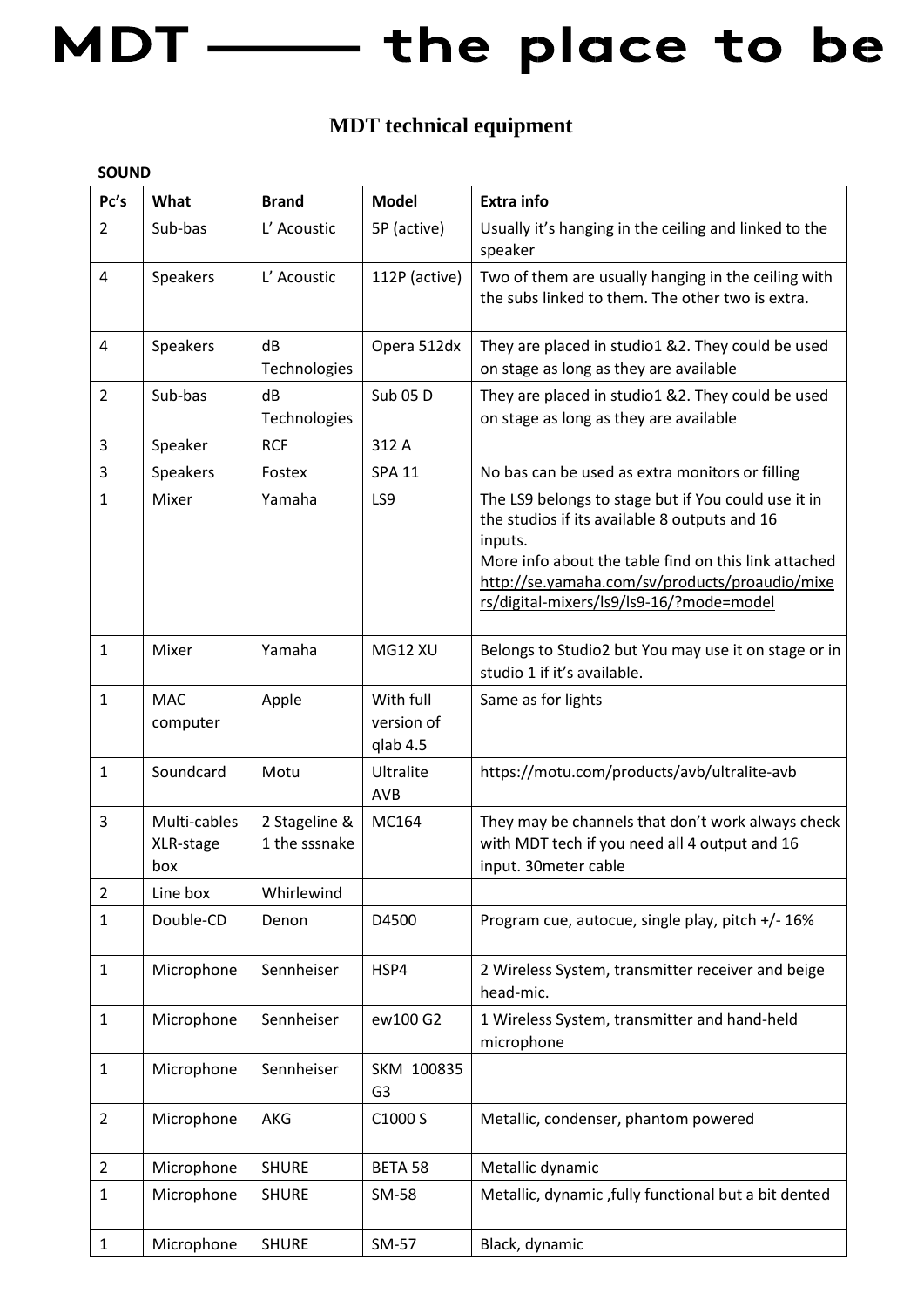### MDT -- the place to be

#### **MDT technical equipment**

|   | Microphone | Wharfedale    | <b>PRO</b>     | Metallic dynamic       |
|---|------------|---------------|----------------|------------------------|
|   | Microphone | <b>JJLabs</b> | <b>BMD 950</b> | Black, dynamic         |
| 4 | Speaker    | K&M           |                | Black, handle max 50kg |
|   | stand      |               |                |                        |

**Microphones stands, adapters and cables in different sizes and outputs. Contact MDT Technical coordinator for more detailed information of MDT sound supplies.** 

**LIGHT** 

| Pc's | What                                  | <b>Brand</b>    | <b>Model</b>               | <b>Extra info</b>                                                                                                                                                                     |
|------|---------------------------------------|-----------------|----------------------------|---------------------------------------------------------------------------------------------------------------------------------------------------------------------------------------|
| 6    | Profile 750w                          | <b>ETC</b>      | Source 4,<br>25-50         |                                                                                                                                                                                       |
| 6    | Profile 575w                          | <b>ETC</b>      | Source 4<br>JR, 25-50      |                                                                                                                                                                                       |
| 12   | Profile 1KW                           | Selecon         | Pacific 25-<br>$50^\circ$  | Black with a red handle, 6 irises, 12 gobo holders                                                                                                                                    |
| 4    | Profile<br>650W                       | Selecon         | Acclaim<br>2444°           | <b>Black</b>                                                                                                                                                                          |
| 8    | Profile<br>650W                       | Selecon         | Acclaim<br>1832°           | <b>Black</b>                                                                                                                                                                          |
| 26   | Profile<br>650W                       | Strand          | Prelude<br>1630°           | Black, Gobo holders and irises                                                                                                                                                        |
| 24   | Fresnel 1KW                           | Berkey          | Colortran<br>206           | Black with red cable                                                                                                                                                                  |
| 25   | Fresnel<br>500W                       | Selecon         | Acclaim                    | WHITE! They belong to studio 1 &2 but can be used on stage if they are<br>available                                                                                                   |
| 4    | Fresnel 1KW                           | Strand          | 223                        | 2 green and 2 metallic, 2 pair of barn doors                                                                                                                                          |
| 15   | Flood 1KW                             | <b>ADB</b>      | 1001                       | <b>Black</b>                                                                                                                                                                          |
| 25   | PAR 1KW                               | <b>THOMAS</b>   | 64                         | Black CP60 CP61 CP62 CP95                                                                                                                                                             |
| 25   | PAR 1KW                               | <b>DTS</b>      | 64                         | Black CP60 CP61 CP62 CP95                                                                                                                                                             |
| 10   | Pin-spot<br><b>PAR 50W</b>            | no name         | 36                         | <b>Black</b>                                                                                                                                                                          |
| 6    | Dimmable<br><b>RGB</b><br>fluorescent | Martin          | Cyclo 03                   | 3 channel RGB. Due to difficulty of finding colored fluorescent tubes<br>they are not all working, please let us know if you want to use them<br>and how many.                        |
| 8    | Dimmable<br><b>RGB</b><br>fluorescent | Leader<br>Light | <b>LLPRO</b><br><b>NEO</b> | RGBW 4x 80W with barn doors (Only 4!) Due to difficulty of finding<br>colored fluorescent tubes they are not all working, please let us know if<br>you want to use them and how many. |
| 4    | LED Wash                              | Showtec         | Helix                      | https://assets.highlite.com/media/attachments/MANUAL/43725 MANUAL GB V1.pdf<br>With different lenses, floor stands, Barn doors and caps.                                              |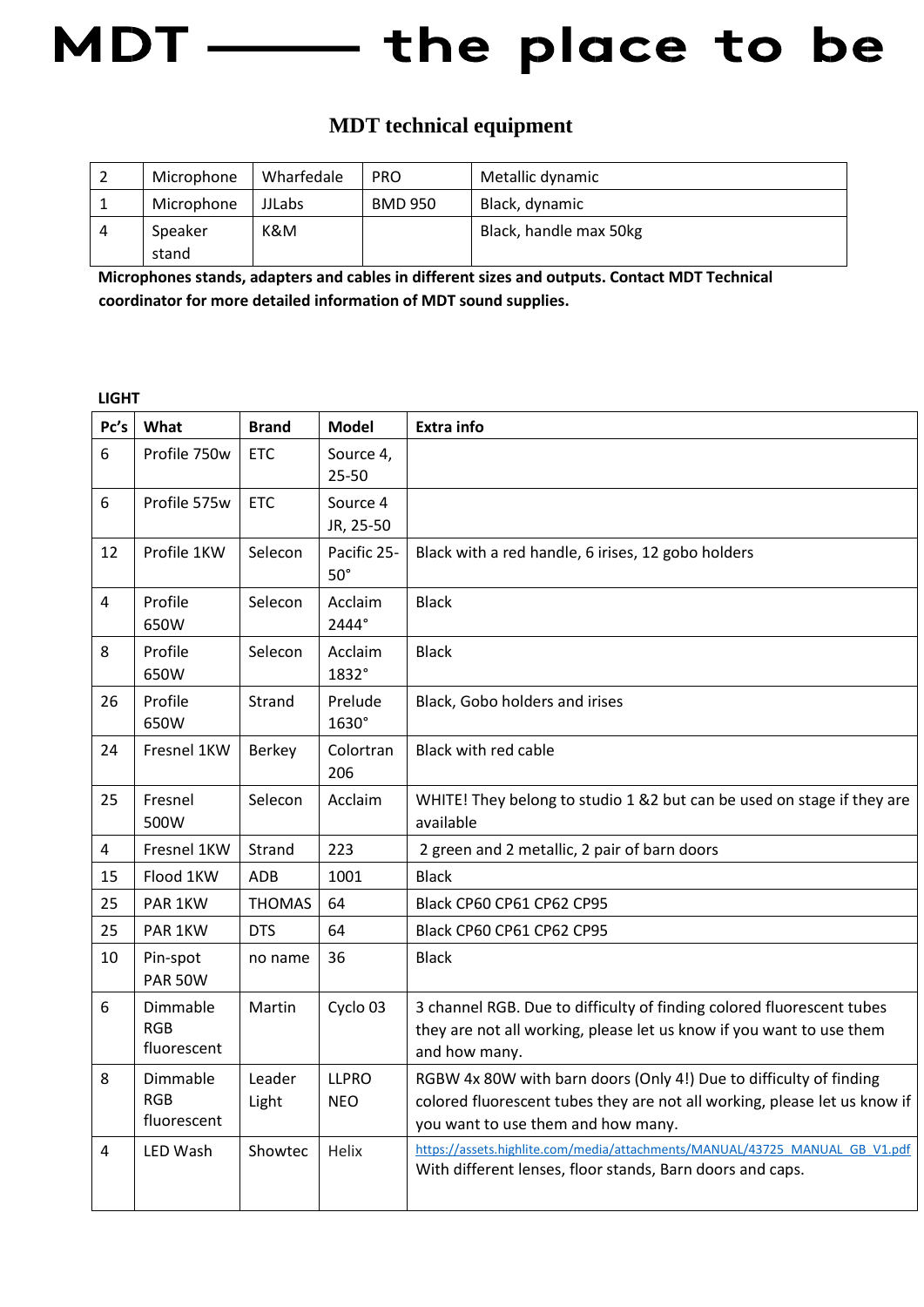# MDT - the place to be

#### **MDT technical equipment**

| $\mathbf{1}$   | Light<br>console              | <b>MA</b><br>Lightning | MA on PC<br>command<br>$wing + PC$  | The MA belongs to the stage but could be used in studio 1 or 2 if it's<br>available                                                                                          |
|----------------|-------------------------------|------------------------|-------------------------------------|------------------------------------------------------------------------------------------------------------------------------------------------------------------------------|
| $\mathbf{1}$   | 2port node                    | MA<br>Lightning        |                                     | 2Port Node on PC 1K                                                                                                                                                          |
| $\mathbf{1}$   | Light<br>console              | <b>AVAB</b>            | Pronto v3                           | The Pronto belongs to studio 1 but could be used on stage if it's<br>available.<br>http://www.thelightmaker.it/3.0 2006/download/<br>Avab%20by%20ETC/pronto_usermanual.pdf   |
| $\mathbf{1}$   | Light<br>console              | <b>ETC</b>             | Smartfade<br>12/48                  | The Smartfader belongs to studio 2 but could be used on stage if it's<br>available.<br>https://www.etcconnect.com/Products/Consoles/<br>Smart-Family/SmartFade/Features.aspx |
| $\mathbf{1}$   | Mac<br>computer               | Apple                  | With full<br>version of<br>qlab 4.5 | Same as for sound                                                                                                                                                            |
| $\overline{2}$ | <b>Dimmer</b><br>24 ch<br>63A | Okero                  | 2401                                | Belong to stage total 48 dimmer channels                                                                                                                                     |
| $\mathbf{1}$   | Dimmer<br>12ch 32A            |                        |                                     | Belong to studio 1                                                                                                                                                           |
| $\mathbf{1}$   | <b>Dimmer</b><br>12ch 32A     | Tinhao                 |                                     | Belong to studio 2                                                                                                                                                           |
| 8              | Light stand                   |                        |                                     | Black 2meter alu pipe on a plate                                                                                                                                             |
| 10             | Floor stand                   |                        |                                     |                                                                                                                                                                              |
| 10             | Light stand                   |                        |                                     | Black wooden plates for floor light                                                                                                                                          |

**Also: cables, DMX, frames, gobos, gels, adapters in different sizes and outputs. Contact MDT Technical coordinator for more detailed information of MDT light supplies.** 

| Projector   | <b>Infocus</b> | IN3138HDa                                                   | 4000 ANSI LUMEN. With shutter and Magic arm<br>http://www.infocus.com/projectors/IN3138HDa.                   |
|-------------|----------------|-------------------------------------------------------------|---------------------------------------------------------------------------------------------------------------|
| Projector   | <b>INFOCUS</b> | IN118BBST<br><b>FULL-HD</b><br><b>SHORT</b><br><b>THROW</b> | 3200 Ansi lumen.                                                                                              |
| screen 16:9 |                |                                                             | The white screen attaches on an alu, frame, It can<br>be hanged from the ceiling or standing on the<br>floor. |

**Other**